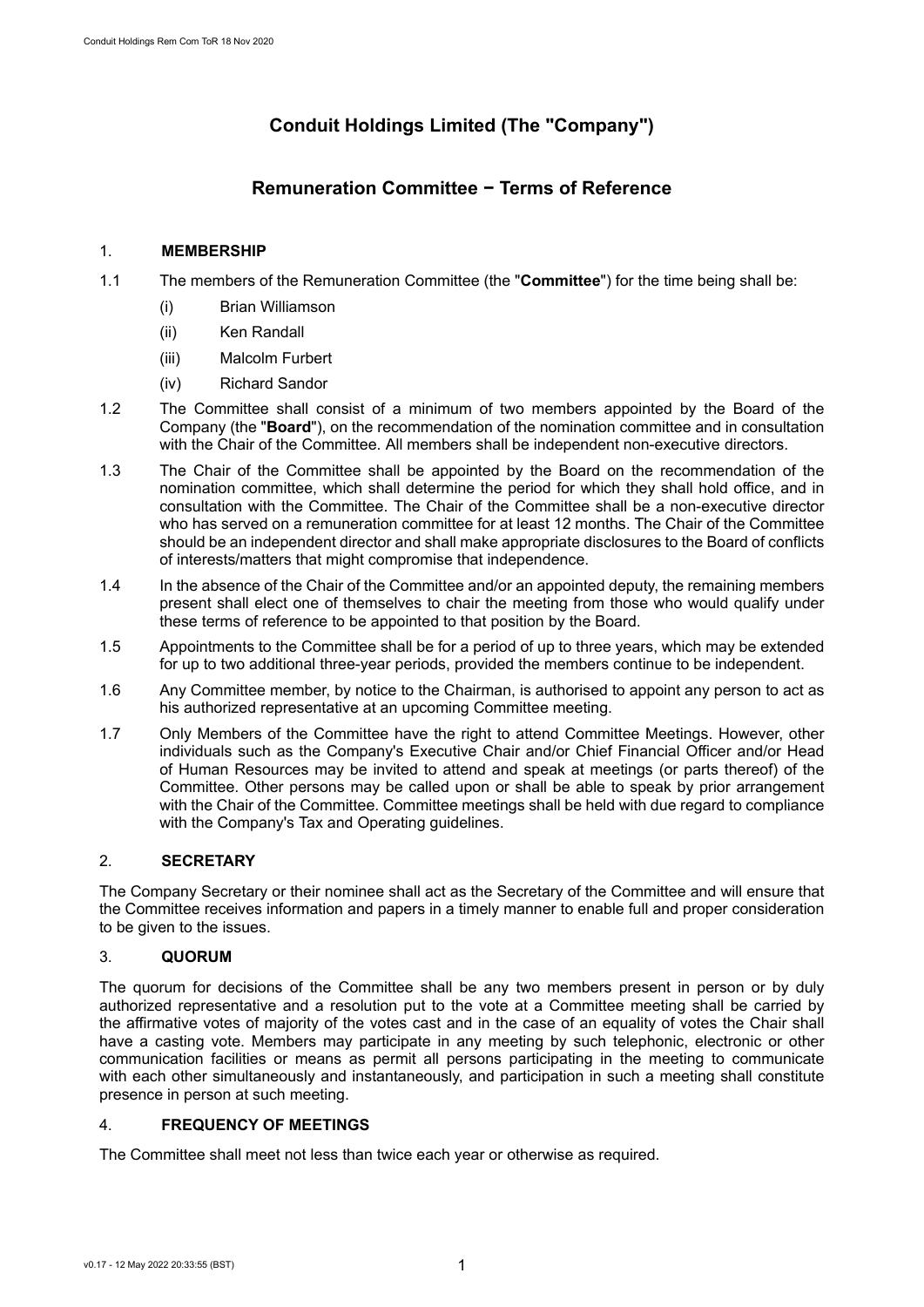#### 5. **NOTICE OF MEETINGS**

- 5.1 Meetings may also be called by the Secretary of the Committee at the request of any member of the Committee.
- 5.2 Notice of any meeting of the Committee shall be given to each member of the Committee and notice of a Committee meeting shall be deemed to be duly given to a member if it is given to such member verbally (including in person or by telephone) or otherwise communicated or sent to such member by post, electronic means or other mode of representing words in a visible form at such member's last known address or in accordance with any other instructions given by such member to the Company for this purpose. Notice of the meeting should confirm the venue, time and date together with an agenda of items to be discussed. Notice shall be sent to each member of the Committee, any other person required to attend and all other non-executive directors. Supporting papers shall be sent to Committee members and to other attendees, as appropriate, at the same time.
- 5.3 Meetings may also be called by the Secretary of the Committee at the request of any member of the Committee.
- 5.4 Notice of any meeting of the Committee shall be given to each member of the Committee and notice of a Committee meeting shall be deemed to be duly given to a member if it is given to such member verbally (including in person or by telephone) or otherwise communicated or sent to such member by post, electronic means or other mode of representing words in a visible form at such member's last known address or in accordance with any other instructions given by such member to the Company for this purpose. Notice of the meeting should confirm the venue, time and date together with an agenda of items to be discussed. Notice shall be sent to each member of the Committee, any other person required to attend and all other non-executive directors. Supporting papers shall be sent to Committee members and to other attendees, as appropriate, at the same time.

#### 6. **MINUTES OF MEETINGS**

- 6.1 The Secretary shall minute the proceedings and resolutions of all Committee meetings, including the names of those present and in attendance and the existence of any conflicts of interest.
- 6.2 The draft minutes of the meetings of the Committee shall be circulated to all members of the Committee and, once agreed, to all members of the Board unless a conflict of interest exists or exceptionally, in the opinion of the Chair of the Committee, it would be inappropriate to do so.

#### 7. **ENGAGEMENT WITH SHAREHOLDERS**

The Chair of the Committee shall be available at the Annual General Meeting of the Company to answer questions arising from the Committee's annual report of the Company's remuneration policy and practices, which will form part of the Company's annual report to shareholders, and generally on the Committee's activities and achievements. The Chair of the Committee should also seek, where appropriate, engagement with shareholders on significant matters related to the Committee's areas of responsibility.

#### 8. **DUTIES**

The Committee shall, on behalf of the Board and the shareholders of the Company:

- 8.1 be responsible for determining, in accordance with the principles and provisions of the UK Corporate Governance Code (the "**Code**"), the policy for directors' remuneration and setting remuneration for the Executive Chair of the Board, executive directors and senior management including the company secretary (the "**Executive Group**"). No director or senior manager shall be involved in any decisions as to their own remuneration. The Board itself, or, where required by the Bye-laws, the shareholders should determine the remuneration of the non-executive directors, within the limits set in the Bye-laws;
- 8.2 in determining the remuneration policy, take into account relevant legal and regulatory requirements, the provisions and recommendations of the Code, associated guidance and any other factors which it deems necessary. The objective of such policy shall be to attract, retain and motivate executive management of the quality required to run the Company successfully without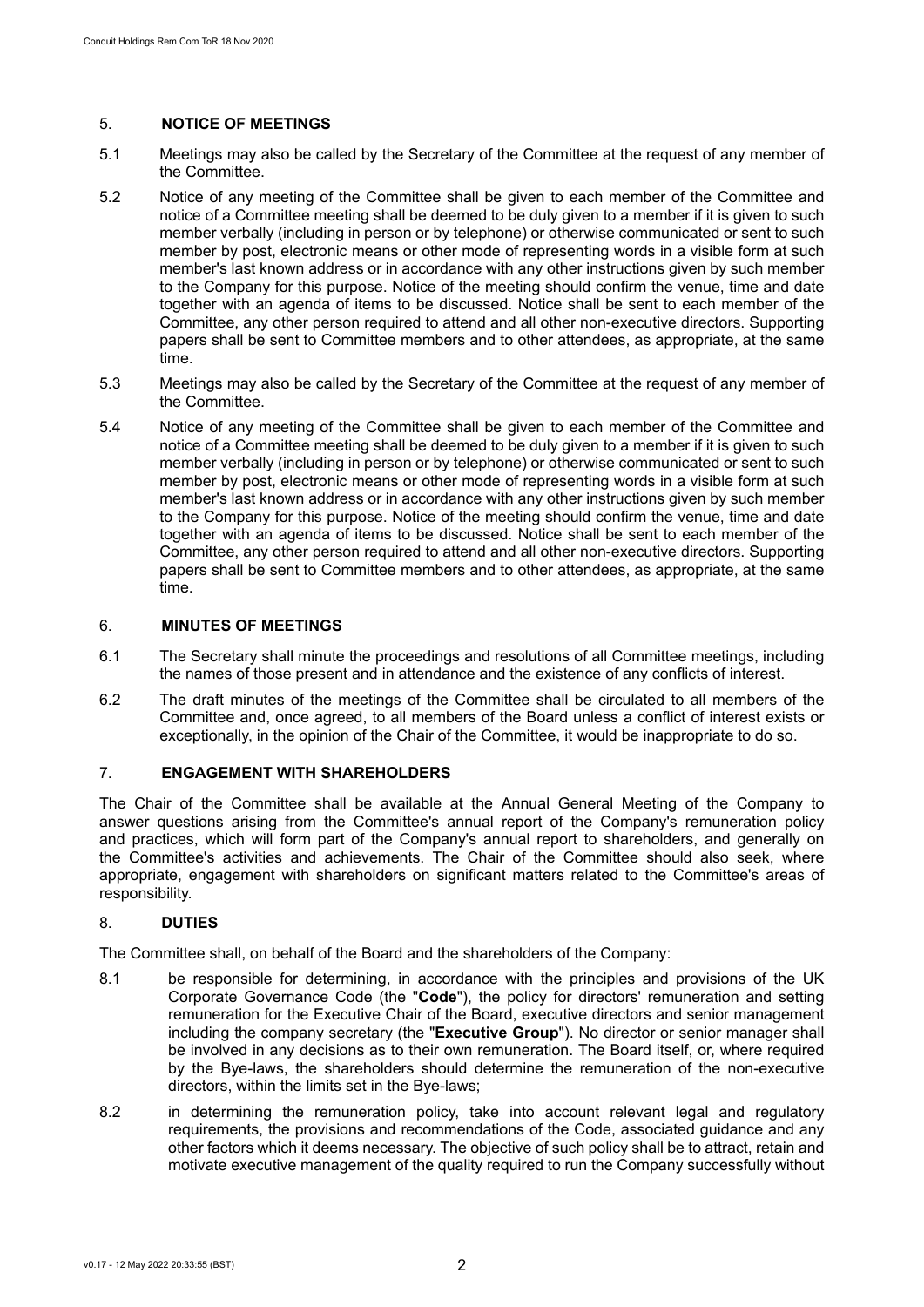paying more than is necessary, having regard to views of shareholders and other stakeholders;

- 8.3 in determining executive director remuneration policy and practices (including for the Executive Chair), address the following:
	- 8.3.1 clarity: remuneration arrangements should be transparent and promote effective management with shareholders and the workforce;
	- 8.3.2 simplicity: remuneration structures should avoid complexity and their rationale and operation should be easy to understand;
	- 8.3.3 risk: remuneration arrangements should ensure reputational and other risks from excessive rewards, and behavioural risks that can arise from target based incentive plans, are identified and mitigated;
	- 8.3.4 predictability: the range of possible values of rewards to individual directors and any other limits or discretions should be identified and explained at the time of approving the policy;
	- 8.3.5 proportionality: the link between individual rewards, the delivery of strategy and the long-term performance of the company should be clear. Outcomes should not reward poor performance; and
	- 8.3.6 alignment to culture: incentive schemes should drive behaviours consistent with company purpose, values and strategy.
- 8.4 when setting remuneration policy for executive directors and the Executive Chair, review and have regard to (i) pay and employment conditions and remuneration trends across the Company or Group (defined below), especially when determining annual salary increases; and (ii) the alignment of workforce incentives and rewards with culture;
- 8.5 review the ongoing appropriateness of workforce remuneration and related policies;
- 8.6 review the ongoing appropriateness and relevance of the remuneration policy;
- 8.7 consider and determine all elements of the remuneration of the Executive Group, including:
	- 8.7.1 basic salary (the Committee shall also consider the pension consequences of basic salary increases);
	- 8.7.2 bonuses and performance-related payments (including profit sharing schemes) and approve the total annual payments thereof;
	- 8.7.3 discretionary payments;
	- 8.7.4 pension contributions;
	- 8.7.5 benefits in kind; and
	- 8.7.6 share options and other share awards,

and in doing so consider the choice of financial, non-financial and strategic measures, as well as the exercise of independent judgement, taking account of company and individual performance and wider circumstances;

- 8.8 consider and determine the remuneration related provisions of the service agreements of the Executive Group (in particular the term, any notice period (which shall not normally exceed one year) and compensation commitment on early termination) to ensure that any payments that may be made under such provisions do not reward poor performance and that the duty to mitigate loss is fully recognised:
- 8.9 ensure that remuneration schemes and policies for executive directors and the Executive Chair contain, where appropriate, malus and clawback provisions in prescribed circumstances, currently limited to (i) material misstatement of results, (ii) material breach of any post termination employment covenants, or (iii) fraud or a financial criminal act which affects the Group and carries a custodial sentence during the course of employment. Clawback will apply for a period of three years following vesting/payment of an award;
- 8.10 approve any payment to, and/or any non-cash benefit to be provided to, or for the benefit of, any member of the Executive Group and any other terms and conditions to apply on termination of that person's employment (once the decision to dismiss or reach agreement to terminate employment has been taken by the Board);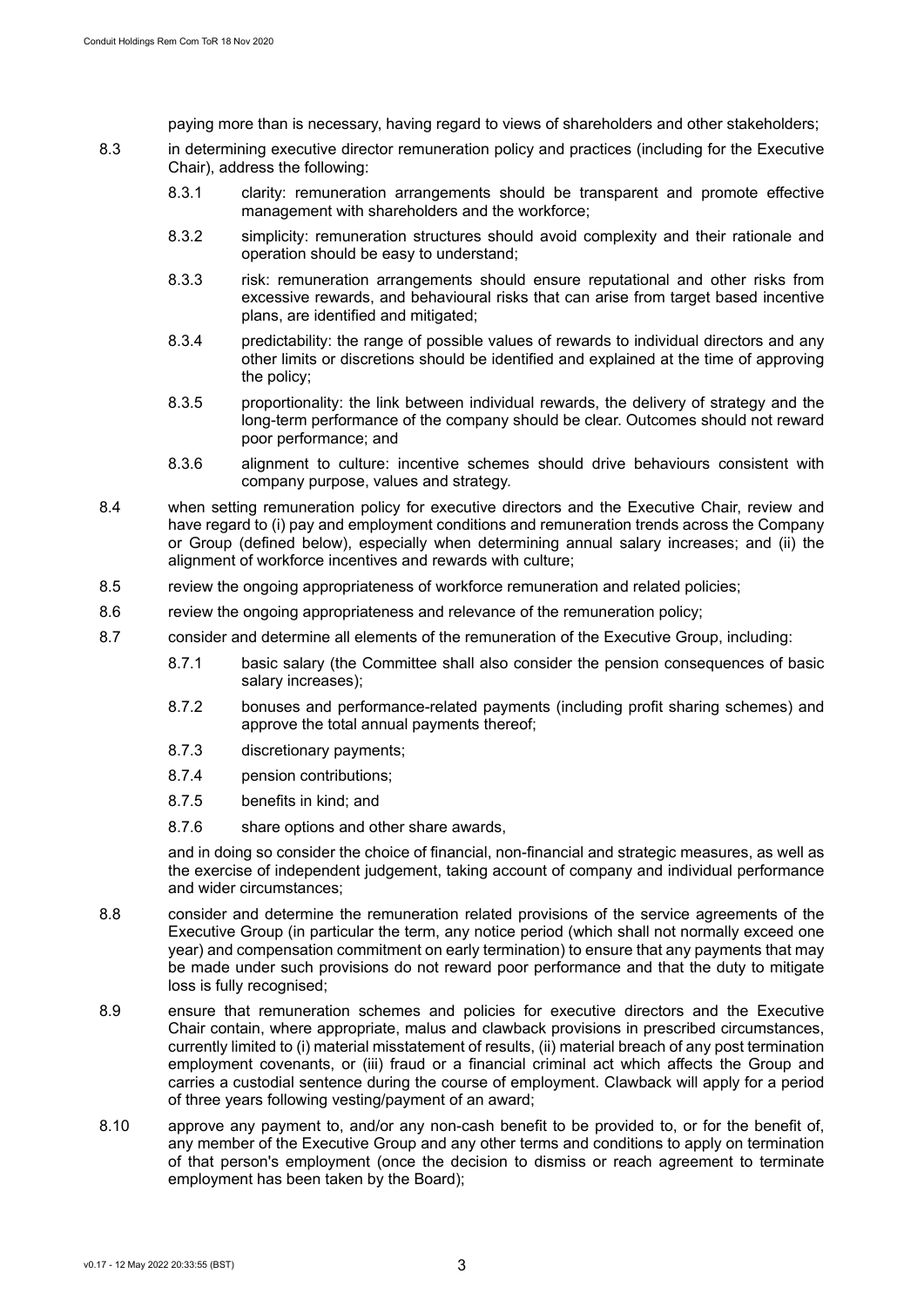- 8.11 approve the design of, and determine targets for, any performance related pay schemes operated by the Company for the Executive Group and consider setting a limit in monetary terms for what it considers is a reasonable reward for individual executives;
- 8.12 establish and review, as the Committee considers necessary, key performance indicators, gender and other pay reporting metrics
- 8.13 in relation to any incentive plan for the Executive Group, including cash bonus plans and any share-based plans:
	- 8.13.1 determine policy for the grant of awards/options to ensure that they are provided with appropriate incentives consistent with the Company's policy;
	- 8.13.2 approve all and any awards/options to the Executive Group, including consideration of the quantum of grants and vesting schedules;
	- 8.13.3 set appropriate performance targets in connection with the awards and options;
	- 8.13.4 determine, in conjunction with the Company's advisers, whether such performance targets have been satisfied:
	- 8.13.5 approve any amendments to the plans prior to obtaining any necessary shareholder approval;
	- 8.13.6 exercise any discretion specified in the rules of the plans and generally oversee the administration of plans offered to the Executive Group;
	- 8.13.7 ensure the plans include provisions that would enable the Company to recover sums paid or withhold the payment of any sum, and specify the circumstances in which it would be appropriate to do so; and
	- 8.13.8 determine each year whether any awards will be made under the plans and, if so, the overall amount of such awards, the individual awards to the Executive Group and the performance targets to be used;
- 8.14 consider and review the terms of any new equity plans for the Executive Group;
- 8.15 administer all aspects of any all-employee share scheme operated by or to be established by the Company in accordance with the rules of that scheme and any applicable legal and stock exchange requirements and with any requirements of the relevant tax authority;
- 8.16 consider and make recommendations to the Board concerning disclosure of details of remuneration packages and structures in addition to those required by law or by the FCA or the London Stock Exchange;
- 8.17 obtain reliable, up-to-date information about remuneration in other companies of comparable scale and complexity. The Committee shall have full authority to commission any reports or surveys which it deems necessary to help it fulfil its obligations. The Committee will be at liberty (at the cost of the Company) to obtain outside legal or other independent professional advice in carrying out its tasks and such persons shall be permitted to attend meetings of the Committee but shall not be members of it;
- 8.18 be exclusively responsible for establishing the selection criteria, selecting, appointing and setting the terms of reference for any remuneration consultants who advise the Committee and to commission or purchase any reports, surveys or information which it deems necessary at the expense of the Company. However, the Committee should avoid designing pay structures based solely on benchmarking to the market or on the advice of remuneration consultants;
- 8.19 determine the policy for, and scope of, pension arrangements for each executive director and other senior executives including ensuring that only basic salary is pensionable and that the pension contribution rates for the Executive Chair and the executive directors, or payments in lieu, are aligned with those available to the workforce;
- 8.20 oversee any major changes in employee benefits structures throughout the Company or Group;
- 8.21 ensure that remuneration schemes promote long term shareholdings by the Executive Chair, the executive directors and the wider management team that support alignment with longterm shareholder interests, with share awards subject to staggered vesting over a total period of at least five years, and a formal policy for post-employment shareholding requirements encompassing both unvested and vested shares;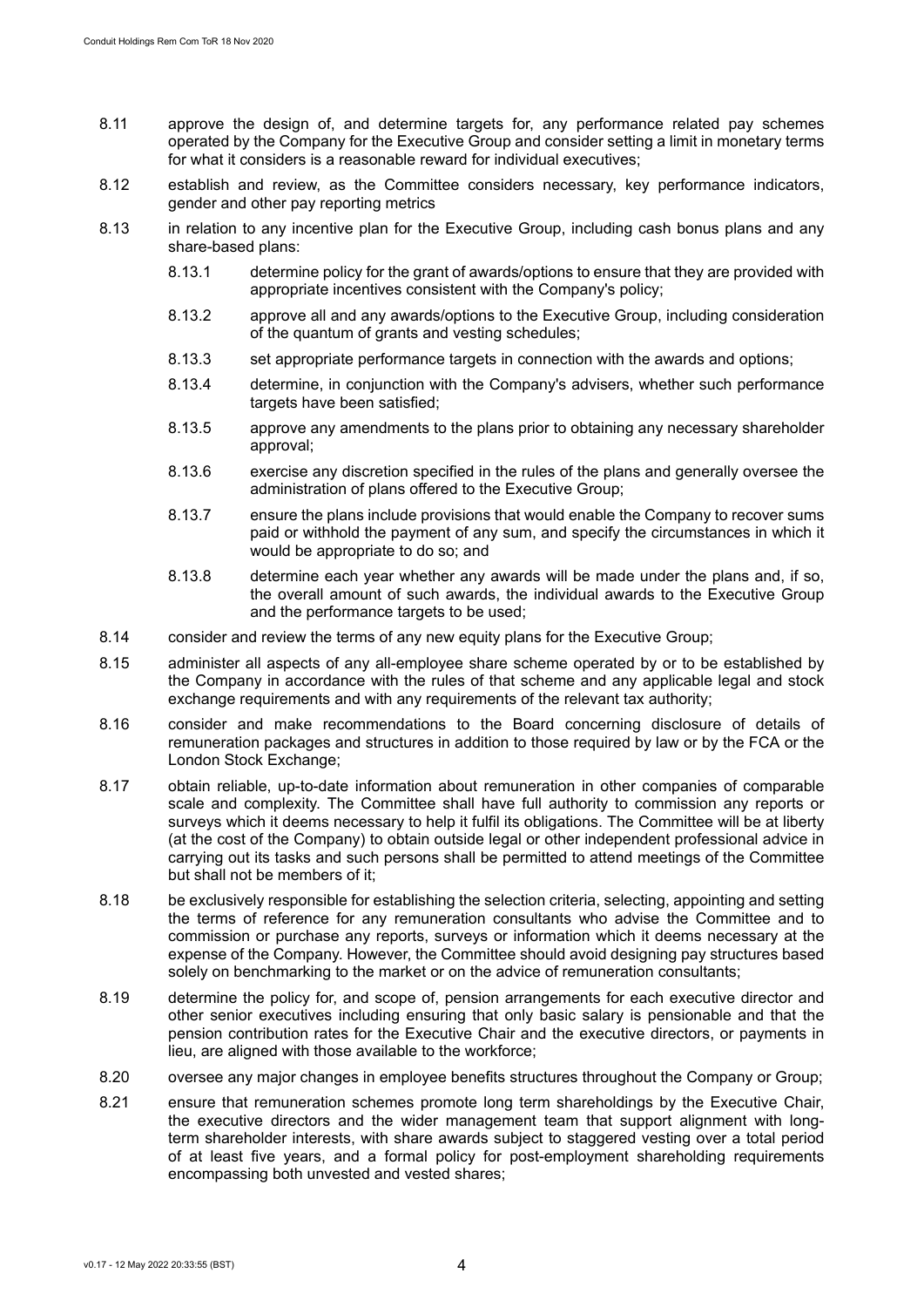- 8.22 design remuneration schemes and policies and practices to support strategy and promote long term sustainable success, with executive remuneration aligned to company purpose and values, clearly linked to the successful delivery of the Company's long term strategy, and that enable the use of discretion to override formulaic outcomes, include provisions that would enable the Company to recover and/or withhold sums or share awards and specify the circumstances in which it would be appropriate to do so;
- 8.23 consider whether or not and to what extent the views of employees and shareholders should be obtained in relation to the formulation of the Executive Chair and executive directors' remuneration policy; and
- 8.24 work and liaise as necessary with all other Board committees, ensuring the interaction between committees and with the Board is reviewed regularly.

#### 9. **REPORTING RESPONSIBILITIES**

- 9.1 All decisions of the Committee shall be reported formally to the Board by the Chair of the Committee.
- 9.2 The Committee shall make whatever recommendations to the Board it deems appropriate on any area within its remit where action or improvement is needed and adequate time should be available for Board discussion where necessary. All decisions on recommendations referred to the Board shall take effect only upon approval thereof by resolution of the Board, at a meeting which is properly convened and constituted and in accordance with the Company's Bye-laws.
- 9.3 The Committee shall make whatever recommendations to the Board it deems appropriate on any area within its remit where action or improvement is needed.
- 9.4 The Committee shall provide a description of its work in the annual report in line with the requirements of the Code.
- 9.5 The Committee shall ensure that provisions regarding disclosure of information, relating to directors' remuneration including, where required by law or regulation are fulfilled.
- 9.6 Where required, the Committee shall produce reports relating to directors' remuneration including an annual statement by the Committee's Chair, the directors' remuneration policy and an annual report on directors' remuneration, which shall form part of the Company's annual report and ensure such report(s) are put to shareholders for approval as required by relevant law or regulation.
- 9.7 Through the Senior Independent Director, the Committee shall ensure that the Company maintains contact as required with its principal shareholders about remuneration.
- 9.8 If the Committee has appointed a remuneration consultant, the consultant should be identified in the annual report alongside a statement about any other connection it has with the company or individual directors.

#### 10. **PROCEDURE**

- 10.1 Notwithstanding the quorum requirements for the Committee, all members of the Committee should endeavour to attend all meetings of the Committee at which matters of general remuneration policy or the contents of the Committee's annual report to shareholders are discussed.
- 10.2 The Committee shall conduct an annual review of its work and these terms of reference to ensure it is operating at maximum effectiveness and shall make recommendations about any changes it considers necessary to the Board.
- 10.3 The Chair of the Committee shall review membership of the Committee annually, as part of the annual performance evaluation of the Committee.
- 10.4 The Committee shall make available its terms of reference on the Company's website explaining clearly its role and authority delegated to it by the Board.
- 10.5 References in these terms of reference to the "**Group**" mean the Company, its subsidiaries and its subsidiary undertakings.